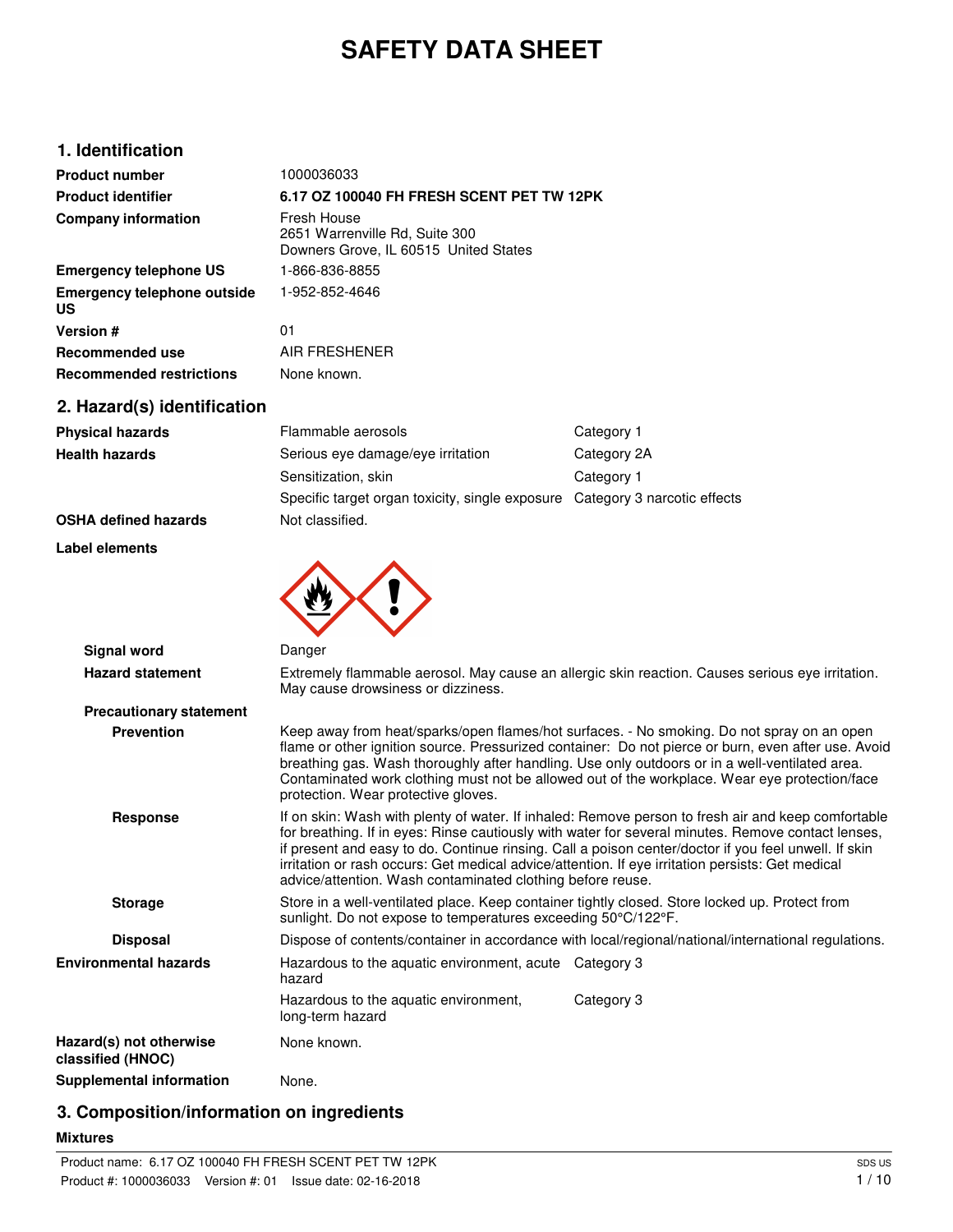| <b>Chemical name</b>                                       | Common name and synonyms                                                                                           | <b>CAS number</b> | $\%$       |
|------------------------------------------------------------|--------------------------------------------------------------------------------------------------------------------|-------------------|------------|
| Acetone                                                    |                                                                                                                    | 67-64-1           | $60 - 80$  |
| <b>Butane</b>                                              |                                                                                                                    | 106-97-8          | $10 - 20$  |
| Propane                                                    |                                                                                                                    | 74-98-6           | $10 - 20$  |
| 4-(4-hydroxy-4-methylpentyl)cycloh<br>ex-3-enecarbaldehyde |                                                                                                                    | 31906-04-4        | $0.1 - 1$  |
| Benzoic Acid, 2-hydroxy-,<br><b>Phenylmethyl Ester</b>     |                                                                                                                    | 118-58-1          | $0.1 - 1$  |
| Cedr-8-Enyl Methyl Ketone                                  |                                                                                                                    | 32388-55-9        | $0.1 - 1$  |
| Eugenol                                                    |                                                                                                                    | $97-53-0$         | $0.1 - 1$  |
| Hexahydrohexamethyl<br>Cyclopentabenzopyran                |                                                                                                                    | 1222-05-5         | $0.1 - 1$  |
| Orange Terpenes                                            |                                                                                                                    | 68647-72-3        | $0.1 - 1$  |
| Phenyl Ethyl Alcohol                                       |                                                                                                                    | $60 - 12 - 8$     | $0.1 - 1$  |
| Tetramethyl<br>Acetyloctahydronaphthalenes                 |                                                                                                                    | 54464-57-2        | $0.1 - 1$  |
| Other components below reportable levels                   |                                                                                                                    |                   | $2.5 - 10$ |
|                                                            | *Designates that a considia chamical identity and/or persentage of composition has been withhold as a trade coorst |                   |            |

\*Designates that a specific chemical identity and/or percentage of composition has been withheld as a trade secret.

### **4. First-aid measures**

| <b>Inhalation</b>                                                            | Remove victim to fresh air and keep at rest in a position comfortable for breathing. Call a POISON<br>CENTER or doctor/physician if you feel unwell.                                                                                                                             |
|------------------------------------------------------------------------------|----------------------------------------------------------------------------------------------------------------------------------------------------------------------------------------------------------------------------------------------------------------------------------|
| <b>Skin contact</b>                                                          | Remove contaminated clothing immediately and wash skin with soap and water. In case of<br>eczema or other skin disorders: Seek medical attention and take along these instructions.                                                                                              |
| Eye contact                                                                  | Immediately flush eyes with plenty of water for at least 15 minutes. Remove contact lenses, if<br>present and easy to do. Continue rinsing. Get medical attention if irritation develops and persists.                                                                           |
| Ingestion                                                                    | In the unlikely event of swallowing contact a physician or poison control center. Rinse mouth.                                                                                                                                                                                   |
| <b>Most important</b><br>symptoms/effects, acute and<br>delayed              | May cause drowsiness and dizziness. Headache. Nausea, vomiting. Severe eye irritation.<br>Symptoms may include stinging, tearing, redness, swelling, and blurred vision. May cause an<br>allergic skin reaction. Dermatitis. Rash.                                               |
| Indication of immediate<br>medical attention and special<br>treatment needed | Provide general supportive measures and treat symptomatically. Keep victim under observation.<br>Symptoms may be delayed.                                                                                                                                                        |
| <b>General information</b>                                                   | Ensure that medical personnel are aware of the material(s) involved, and take precautions to<br>protect themselves. Wash contaminated clothing before reuse.                                                                                                                     |
| 5. Fire-fighting measures                                                    |                                                                                                                                                                                                                                                                                  |
| Suitable extinguishing media                                                 | Alcohol resistant foam. Powder. Carbon dioxide (CO2).                                                                                                                                                                                                                            |
| Unsuitable extinguishing<br>media                                            | Do not use water jet as an extinguisher, as this will spread the fire.                                                                                                                                                                                                           |
| Specific hazards arising from<br>the chemical                                | Contents under pressure. Pressurized container may explode when exposed to heat or flame.<br>During fire, gases hazardous to health may be formed.                                                                                                                               |
| Special protective equipment<br>and precautions for firefighters             | Firefighters must use standard protective equipment including flame retardant coat, helmet with<br>face shield, gloves, rubber boots, and in enclosed spaces, SCBA.                                                                                                              |
| <b>Fire fighting</b><br>equipment/instructions                               | Move containers from fire area if you can do so without risk. Containers should be cooled with<br>water to prevent vapor pressure build up. For massive fire in cargo area, use unmanned hose<br>holder or monitor nozzles, if possible. If not, withdraw and let fire burn out. |
| <b>Specific methods</b>                                                      | Use standard firefighting procedures and consider the hazards of other involved materials. Move<br>containers from fire area if you can do so without risk. Use water spray to cool unopened<br>containers. In the event of fire and/or explosion do not breathe fumes.          |
| <b>General fire hazards</b>                                                  | Extremely flammable aerosol.                                                                                                                                                                                                                                                     |
|                                                                              |                                                                                                                                                                                                                                                                                  |

# **6. Accidental release measures**

| Personal precautions,    | Keep unnecessary personnel away. Keep people away from and upwind of spill/leak. Wear            |
|--------------------------|--------------------------------------------------------------------------------------------------|
| protective equipment and | appropriate protective equipment and clothing during clean-up. Avoid breathing gas. Do not touch |
| emergency procedures     | damaged containers or spilled material unless wearing appropriate protective clothing. Ventilate |
|                          | closed spaces before entering them. Local authorities should be advised if significant spillages |
|                          | cannot be contained. For personal protection, see section 8 of the SDS.                          |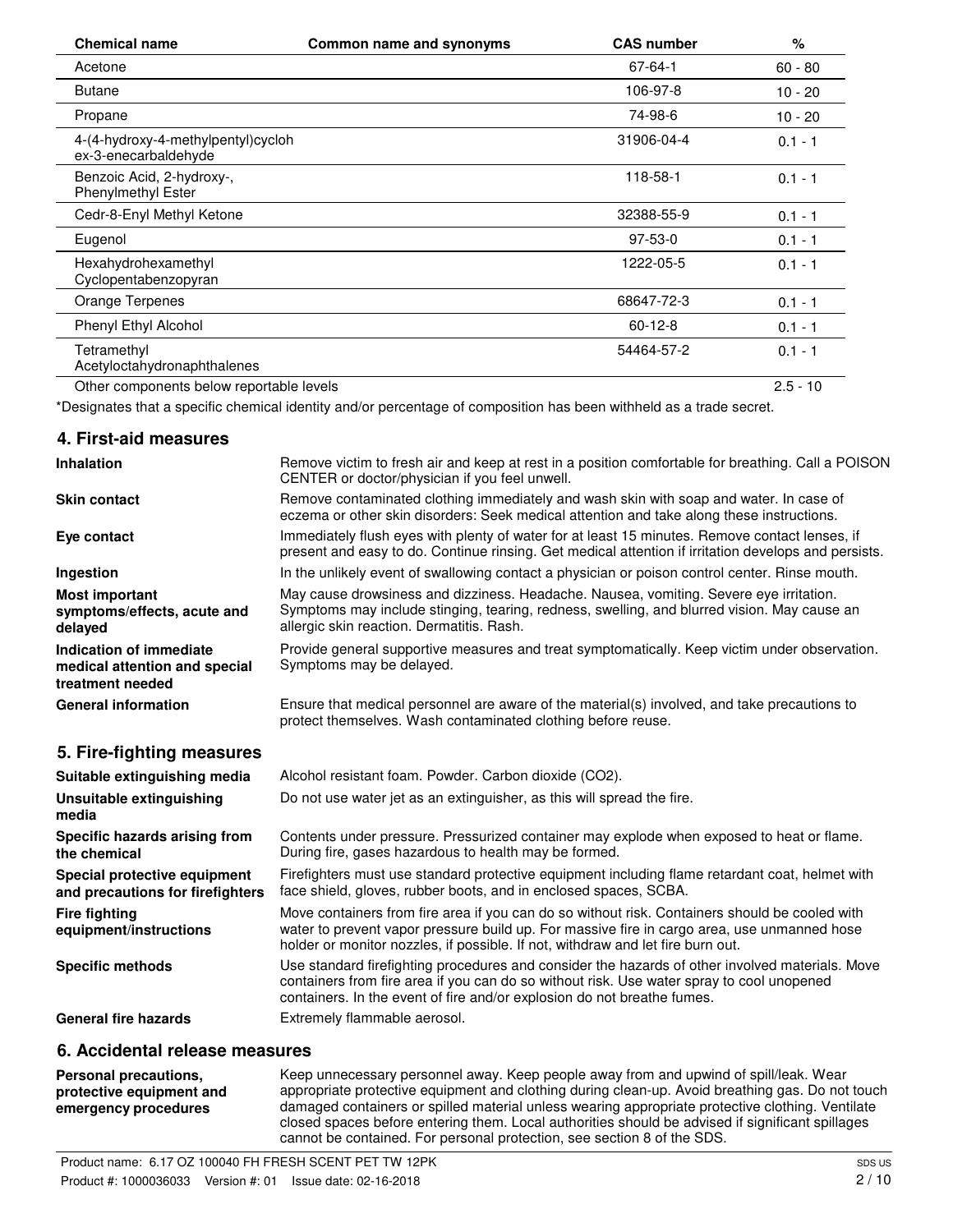| <b>Methods and materials for</b><br>containment and cleaning up | Refer to attached safety data sheets and/or instructions for use. Stop leak if you can do so without<br>risk. Move the cylinder to a safe and open area if the leak is irreparable. Isolate area until gas has<br>dispersed. Eliminate all ignition sources (no smoking, flares, sparks, or flames in immediate area).<br>Keep combustibles (wood, paper, oil, etc.) away from spilled material. Prevent product from<br>entering drains. Cover with plastic sheet to prevent spreading. Absorb in vermiculite, dry sand or<br>earth and place into containers. Following product recovery, flush area with water.                                                                                                                                          |
|-----------------------------------------------------------------|-------------------------------------------------------------------------------------------------------------------------------------------------------------------------------------------------------------------------------------------------------------------------------------------------------------------------------------------------------------------------------------------------------------------------------------------------------------------------------------------------------------------------------------------------------------------------------------------------------------------------------------------------------------------------------------------------------------------------------------------------------------|
| <b>Environmental precautions</b>                                | Small Spills: Wipe up with absorbent material (e.g. cloth, fleece). Clean surface thoroughly to<br>remove residual contamination. For waste disposal, see section 13 of the SDS.<br>Avoid release to the environment. Inform appropriate managerial or supervisory personnel of all<br>environmental releases. Prevent further leakage or spillage if safe to do so. Avoid discharge into<br>drains, water courses or onto the ground.                                                                                                                                                                                                                                                                                                                      |
| 7. Handling and storage                                         |                                                                                                                                                                                                                                                                                                                                                                                                                                                                                                                                                                                                                                                                                                                                                             |
| Precautions for safe handling                                   | Pressurized container: Do not pierce or burn, even after use. Do not use if spray button is missing<br>or defective. Do not spray on a naked flame or any other incandescent material. Do not smoke<br>while using or until sprayed surface is thoroughly dry. Do not cut, weld, solder, drill, grind, or<br>expose containers to heat, flame, sparks, or other sources of ignition. All equipment used when<br>handling the product must be grounded. Do not re-use empty containers. Avoid breathing gas.<br>Avoid contact with eyes, skin, and clothing. Avoid prolonged exposure. Use only in well-ventilated<br>areas. Wear appropriate personal protective equipment. Avoid release to the environment.<br>Observe good industrial hygiene practices. |
| Conditions for safe storage,                                    | Level 3 Aerosol.                                                                                                                                                                                                                                                                                                                                                                                                                                                                                                                                                                                                                                                                                                                                            |
| including any incompatibilities                                 | Store locked up. Pressurized container. Protect from sunlight and do not expose to temperatures<br>exceeding 50°C/122 °F. Do not puncture, incinerate or crush. Do not handle or store near an open<br>flame, heat or other sources of ignition. This material can accumulate static charge which may<br>cause spark and become an ignition source. Store away from incompatible materials (see Section<br>10 of the SDS).                                                                                                                                                                                                                                                                                                                                  |

# **8. Exposure controls/personal protection**

#### **Occupational exposure limits**

#### **US. OSHA Table Z-1 Limits for Air Contaminants (29 CFR 1910.1000)**

| <b>Components</b>                                         | <b>Type</b>       |                    |                 | Value                                                                                          |  |
|-----------------------------------------------------------|-------------------|--------------------|-----------------|------------------------------------------------------------------------------------------------|--|
| Acetone (CAS 67-64-1)                                     | PEL               |                    |                 | 2400 mg/m3                                                                                     |  |
|                                                           |                   |                    |                 | $1000$ ppm                                                                                     |  |
| Propane (CAS 74-98-6)                                     | PEL               |                    |                 | 1800 mg/m3                                                                                     |  |
|                                                           |                   |                    |                 | 1000 ppm                                                                                       |  |
| <b>US. ACGIH Threshold Limit Values</b>                   |                   |                    |                 |                                                                                                |  |
| <b>Components</b>                                         | <b>Type</b>       |                    |                 | Value                                                                                          |  |
| Acetone (CAS 67-64-1)                                     | <b>STEL</b>       |                    |                 | 500 ppm                                                                                        |  |
|                                                           | <b>TWA</b>        |                    |                 | 250 ppm                                                                                        |  |
| Butane (CAS 106-97-8)                                     | <b>STEL</b>       |                    |                 | 1000 ppm                                                                                       |  |
| US. NIOSH: Pocket Guide to Chemical Hazards               |                   |                    |                 |                                                                                                |  |
| <b>Components</b>                                         | <b>Type</b>       |                    |                 | Value                                                                                          |  |
| Acetone (CAS 67-64-1)                                     | <b>TWA</b>        |                    |                 | 590 mg/m3                                                                                      |  |
|                                                           |                   |                    |                 | 250 ppm                                                                                        |  |
| Butane (CAS 106-97-8)                                     | TWA               |                    |                 | 1900 mg/m3                                                                                     |  |
|                                                           |                   |                    |                 | 800 ppm                                                                                        |  |
| Propane (CAS 74-98-6)                                     | <b>TWA</b>        |                    |                 | 1800 mg/m3                                                                                     |  |
|                                                           |                   |                    |                 | 1000 ppm                                                                                       |  |
| <b>Biological limit values</b>                            |                   |                    |                 |                                                                                                |  |
| <b>ACGIH Biological Exposure Indices</b>                  |                   |                    |                 |                                                                                                |  |
| <b>Components</b>                                         | Value             | <b>Determinant</b> | <b>Specimen</b> | <b>Sampling Time</b>                                                                           |  |
| Acetone (CAS 67-64-1)                                     | $25 \text{ ma/l}$ | Acetone            | Urine           | $\star$                                                                                        |  |
| * - For sampling details, please see the source document. |                   |                    |                 |                                                                                                |  |
| Appropriate engineering                                   |                   |                    |                 | Good general ventilation (typically 10 air changes per hour) should be used. Ventilation rates |  |

should be matched to conditions. If applicable, use process enclosures, local exhaust ventilation, or other engineering controls to maintain airborne levels below recommended exposure limits. If

**controls**

exposure limits have not been established, maintain airborne levels to an acceptable level. Provide eyewash station. Product name: 6.17 OZ 100040 FH FRESH SCENT PET TW 12PK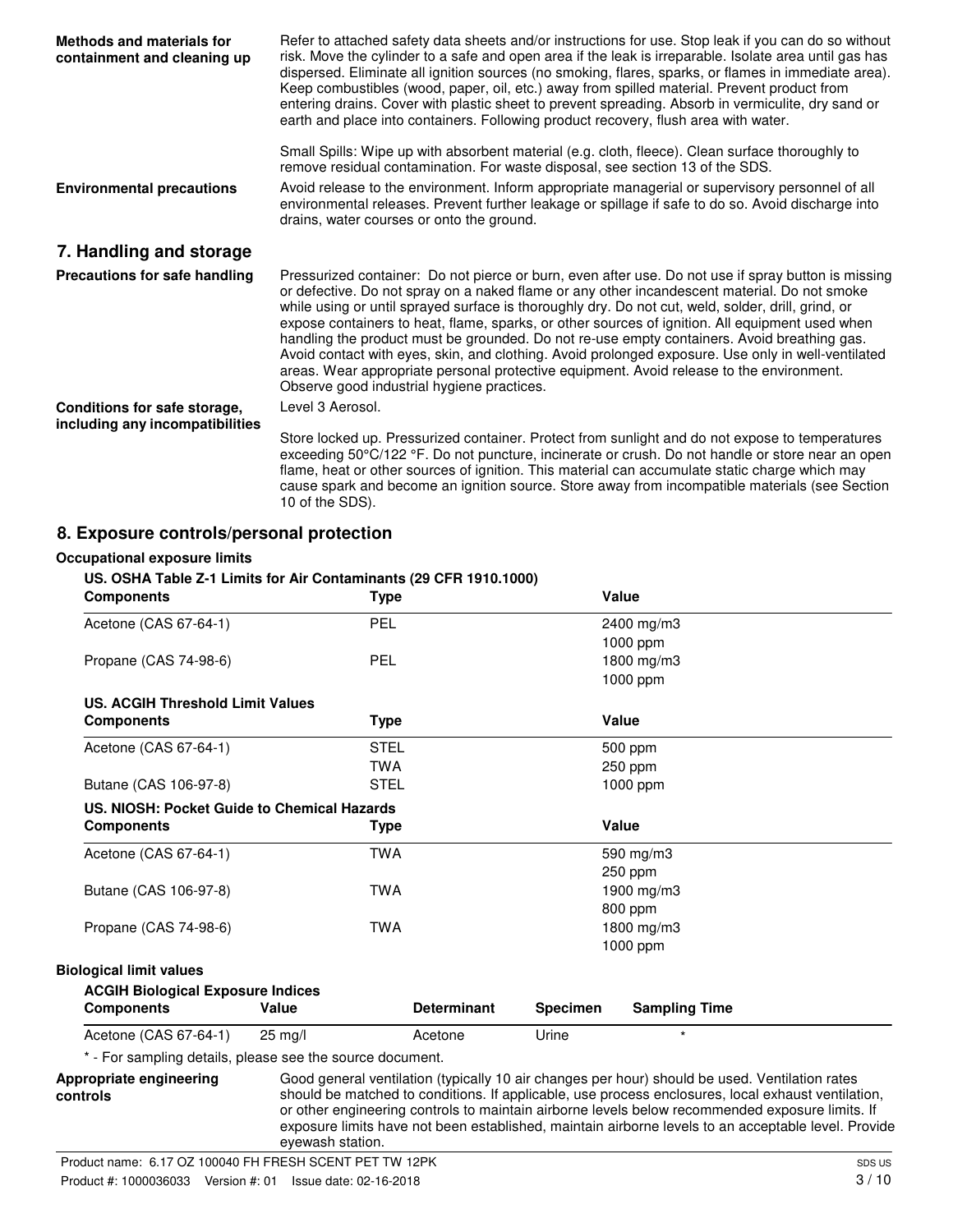#### **Individual protection measures, such as personal protective equipment Eye/face protection** Wear safety glasses with side shields (or goggles). **Skin protection** Wear appropriate chemical resistant gloves. Suitable gloves can be recommended by the glove supplier. **Hand protection Other** Wear appropriate chemical resistant clothing. If permissible levels are exceeded use NIOSH mechanical filter / organic vapor cartridge or an air-supplied respirator. **Respiratory protection Thermal hazards** Wear appropriate thermal protective clothing, when necessary. When using do not smoke. Always observe good personal hygiene measures, such as washing after handling the material and before eating, drinking, and/or smoking. Routinely wash work clothing and protective equipment to remove contaminants. Contaminated work clothing should not be allowed out of the workplace. **General hygiene considerations**

# **9. Physical and chemical properties**

| <b>Appearance</b>                                 |                                                                                               |
|---------------------------------------------------|-----------------------------------------------------------------------------------------------|
| <b>Physical state</b>                             | Gas.                                                                                          |
| <b>Form</b>                                       | Aerosol.                                                                                      |
| Color                                             | Not available.                                                                                |
| Odor                                              | Not available.                                                                                |
| <b>Odor threshold</b>                             | Not available.                                                                                |
| рH                                                | Not available.                                                                                |
| Melting point/freezing point                      | Not available.                                                                                |
| Initial boiling point and boiling<br>range        | 132.89 °F (56.05 °C) estimated                                                                |
| <b>Flash point</b>                                | -156.0 °F (-104.4 °C) PROPELLANT estimated                                                    |
| <b>Evaporation rate</b>                           | Not available.                                                                                |
| Flammability (solid, gas)                         | Not available.                                                                                |
| Upper/lower flammability or explosive limits      |                                                                                               |
| <b>Flammability limit - lower</b><br>(%)          | 2.4 % estimated                                                                               |
| <b>Flammability limit - upper</b><br>(%)          | 11.9 % estimated                                                                              |
| Explosive limit - lower (%)                       | Not available.                                                                                |
| Explosive limit - upper (%)                       | Not available.                                                                                |
| Vapor pressure                                    | 40 - 60 psig @20C estimated<br>95 - 115 psig @54.44c estimated                                |
| <b>Vapor density</b>                              | Not available.                                                                                |
| <b>Relative density</b>                           | Not available.                                                                                |
| Solubility(ies)                                   |                                                                                               |
| Solubility (water)                                | Not available.                                                                                |
| <b>Partition coefficient</b><br>(n-octanol/water) | Not available.                                                                                |
| <b>Auto-ignition temperature</b>                  | Not available.                                                                                |
| <b>Decomposition temperature</b>                  | Not available.                                                                                |
| <b>Viscosity</b>                                  | Not available.                                                                                |
| <b>Other information</b>                          |                                                                                               |
| <b>Explosive properties</b>                       | Not explosive.                                                                                |
| <b>Oxidizing properties</b>                       | Not oxidizing.                                                                                |
| 10. Stability and reactivity                      |                                                                                               |
| <b>Reactivity</b>                                 | The product is stable and non-reactive under normal conditions of use, storage and transport. |

**Chemical stability** Material is stable under normal conditions.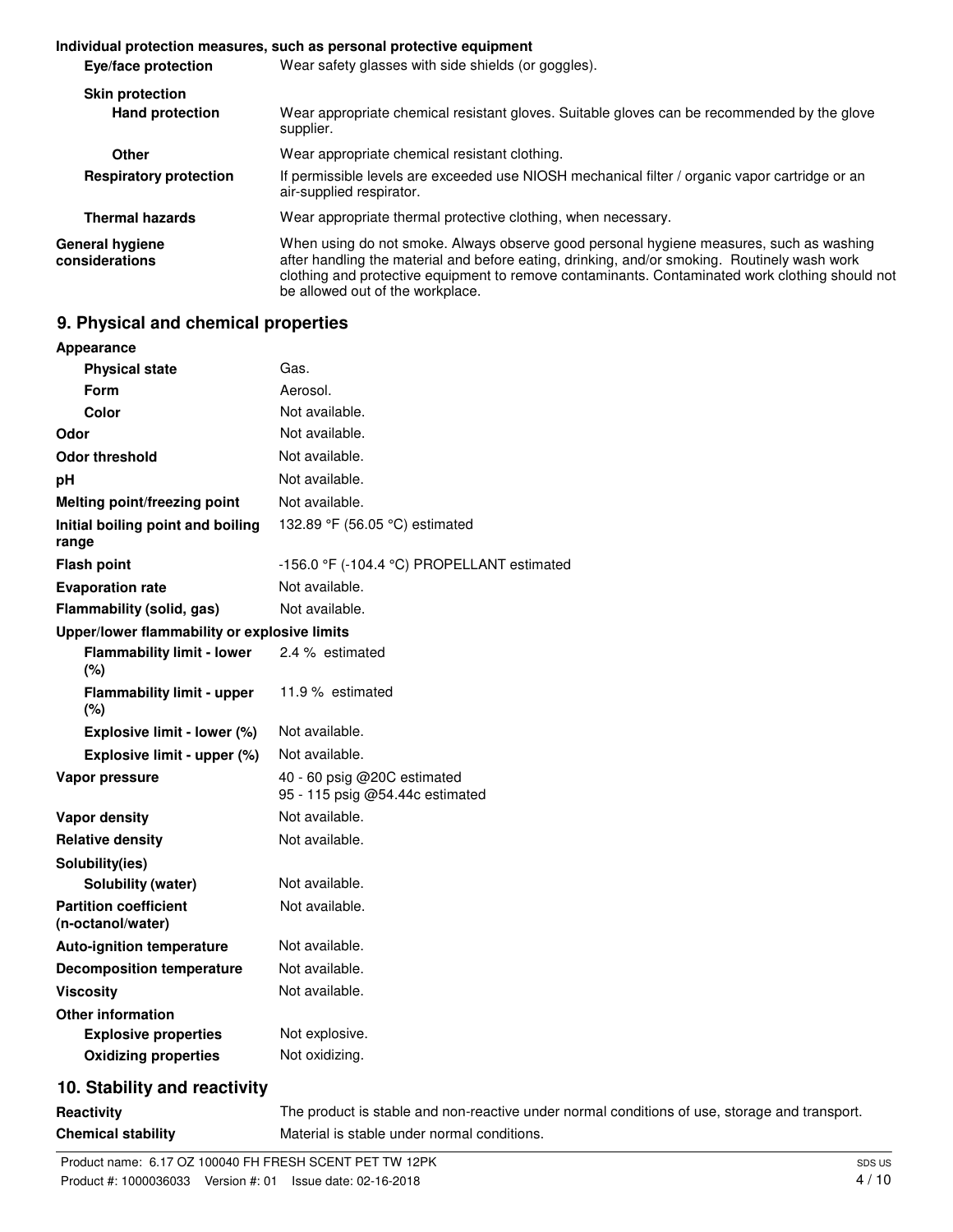| <b>Possibility of hazardous</b><br>reactions                                       | Hazardous polymerization does not occur.                                                                                                                                                                                           |                        |  |
|------------------------------------------------------------------------------------|------------------------------------------------------------------------------------------------------------------------------------------------------------------------------------------------------------------------------------|------------------------|--|
| <b>Conditions to avoid</b>                                                         | Avoid temperatures exceeding the flash point. Contact with incompatible materials.                                                                                                                                                 |                        |  |
| Incompatible materials                                                             | Strong oxidizing agents. Nitrates. Fluorine. Chlorine.                                                                                                                                                                             |                        |  |
| <b>Hazardous decomposition</b><br>products                                         | No hazardous decomposition products are known.                                                                                                                                                                                     |                        |  |
| 11. Toxicological information                                                      |                                                                                                                                                                                                                                    |                        |  |
| Information on likely routes of exposure                                           |                                                                                                                                                                                                                                    |                        |  |
| <b>Inhalation</b>                                                                  | May cause drowsiness and dizziness. Headache. Nausea, vomiting. Prolonged inhalation may be<br>harmful.                                                                                                                            |                        |  |
| <b>Skin contact</b>                                                                | May cause an allergic skin reaction.                                                                                                                                                                                               |                        |  |
| Eye contact                                                                        | Causes serious eye irritation.                                                                                                                                                                                                     |                        |  |
| Ingestion                                                                          | Expected to be a low ingestion hazard.                                                                                                                                                                                             |                        |  |
| Symptoms related to the<br>physical, chemical and<br>toxicological characteristics | May cause drowsiness and dizziness. Headache. Nausea, vomiting. Severe eye irritation.<br>Symptoms may include stinging, tearing, redness, swelling, and blurred vision. May cause an<br>allergic skin reaction. Dermatitis. Rash. |                        |  |
| Information on toxicological effects                                               |                                                                                                                                                                                                                                    |                        |  |
| <b>Acute toxicity</b>                                                              | Narcotic effects. May cause an allergic skin reaction.                                                                                                                                                                             |                        |  |
| <b>Components</b>                                                                  | <b>Species</b>                                                                                                                                                                                                                     | <b>Test Results</b>    |  |
| Acetone (CAS 67-64-1)                                                              |                                                                                                                                                                                                                                    |                        |  |
| <u>Acute</u>                                                                       |                                                                                                                                                                                                                                    |                        |  |
| Dermal                                                                             |                                                                                                                                                                                                                                    |                        |  |
| LD50                                                                               | Guinea pig                                                                                                                                                                                                                         | > 7426 mg/kg, 24 Hours |  |
|                                                                                    |                                                                                                                                                                                                                                    | > 9.4 ml/kg, 24 Hours  |  |
|                                                                                    | Rabbit                                                                                                                                                                                                                             | > 7426 mg/kg, 24 Hours |  |
|                                                                                    |                                                                                                                                                                                                                                    | > 9.4 ml/kg, 24 Hours  |  |
| <b>Inhalation</b>                                                                  |                                                                                                                                                                                                                                    |                        |  |
| <b>LC50</b>                                                                        | Rat                                                                                                                                                                                                                                | 55700 ppm, 3 Hours     |  |
|                                                                                    |                                                                                                                                                                                                                                    | 132 mg/l, 3 Hours      |  |
|                                                                                    |                                                                                                                                                                                                                                    | 50.1 mg/l              |  |
| Oral                                                                               |                                                                                                                                                                                                                                    |                        |  |
| LD50                                                                               | Rat                                                                                                                                                                                                                                | 5800 mg/kg             |  |
|                                                                                    |                                                                                                                                                                                                                                    | $2.2$ ml/kg            |  |
| Benzoic Acid, 2-hydroxy-, Phenylmethyl Ester (CAS 118-58-1)                        |                                                                                                                                                                                                                                    |                        |  |
| <b>Acute</b>                                                                       |                                                                                                                                                                                                                                    |                        |  |
| <b>Dermal</b><br>LD50                                                              | Rabbit                                                                                                                                                                                                                             | > 2000 mg/kg, 24 Hours |  |
| Oral                                                                               |                                                                                                                                                                                                                                    |                        |  |
| LD50                                                                               | Rat                                                                                                                                                                                                                                | 3031 mg/kg             |  |
| Butane (CAS 106-97-8)                                                              |                                                                                                                                                                                                                                    |                        |  |
| <b>Acute</b>                                                                       |                                                                                                                                                                                                                                    |                        |  |
| Inhalation                                                                         |                                                                                                                                                                                                                                    |                        |  |
| LC50                                                                               | Mouse                                                                                                                                                                                                                              | 1237 mg/l, 120 Minutes |  |
|                                                                                    |                                                                                                                                                                                                                                    | 52 %, 120 Minutes      |  |
|                                                                                    | Rat                                                                                                                                                                                                                                | 1355 mg/l              |  |
| Cedr-8-Enyl Methyl Ketone (CAS 32388-55-9)                                         |                                                                                                                                                                                                                                    |                        |  |
| <b>Acute</b>                                                                       |                                                                                                                                                                                                                                    |                        |  |
| <b>Dermal</b>                                                                      |                                                                                                                                                                                                                                    |                        |  |
| LD50                                                                               | Rat                                                                                                                                                                                                                                | > 2000 mg/kg           |  |
|                                                                                    |                                                                                                                                                                                                                                    |                        |  |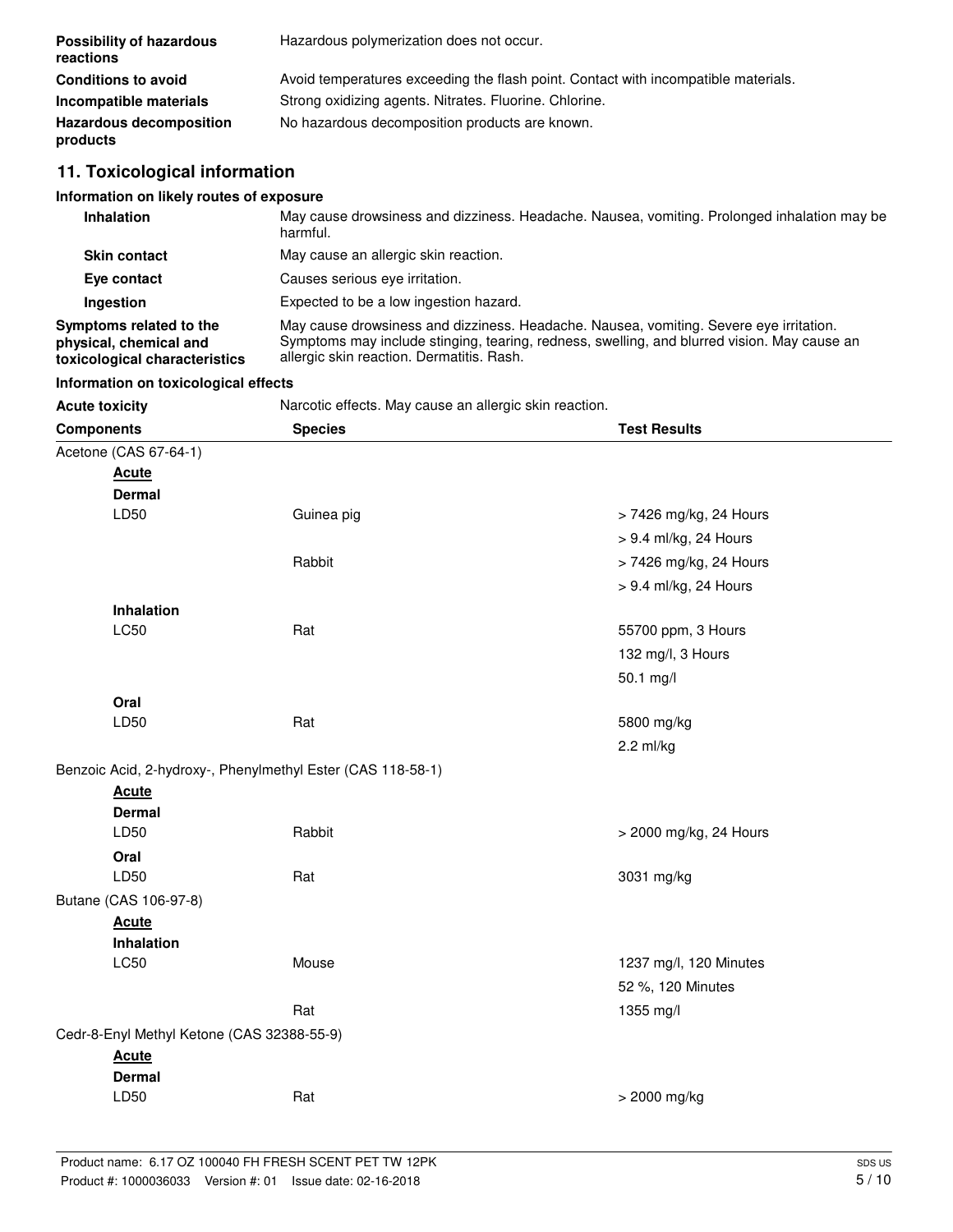| <b>Components</b>                                                        | <b>Species</b>                                                                                                      | <b>Test Results</b>                                 |
|--------------------------------------------------------------------------|---------------------------------------------------------------------------------------------------------------------|-----------------------------------------------------|
| Eugenol (CAS 97-53-0)                                                    |                                                                                                                     |                                                     |
| <b>Acute</b>                                                             |                                                                                                                     |                                                     |
| <b>Inhalation</b>                                                        |                                                                                                                     |                                                     |
| Aerosol                                                                  | Rat                                                                                                                 |                                                     |
| LD50                                                                     |                                                                                                                     | $> 2.6$ mg/l, 4 Hours                               |
| Oral<br>LD50                                                             | Mouse                                                                                                               | 1500 - 3000 mg/kg                                   |
|                                                                          | Rat                                                                                                                 | > 2000 mg/kg                                        |
|                                                                          |                                                                                                                     |                                                     |
| Hexahydrohexamethyl Cyclopentabenzopyran (CAS 1222-05-5)<br><b>Acute</b> |                                                                                                                     |                                                     |
| <b>Dermal</b>                                                            |                                                                                                                     |                                                     |
| LD50                                                                     | Rabbit                                                                                                              | > 5000 mg/kg                                        |
|                                                                          | Rat                                                                                                                 | > 10000 mg/kg, 7 Days                               |
| Oral                                                                     |                                                                                                                     |                                                     |
| LD50                                                                     | Rat                                                                                                                 | > 4640 mg/kg                                        |
| Phenyl Ethyl Alcohol (CAS 60-12-8)                                       |                                                                                                                     |                                                     |
| <b>Acute</b>                                                             |                                                                                                                     |                                                     |
| <b>Dermal</b>                                                            |                                                                                                                     |                                                     |
| LD50                                                                     | Rabbit                                                                                                              | 2535 mg/kg, 24 Hours                                |
|                                                                          |                                                                                                                     | 0.79 ml/kg, 24 Hours                                |
| Oral                                                                     |                                                                                                                     |                                                     |
| LD50                                                                     | Rat                                                                                                                 | 1580 - 2020 mg/kg                                   |
|                                                                          |                                                                                                                     | 2.46 ml/kg                                          |
| Propane (CAS 74-98-6)                                                    |                                                                                                                     |                                                     |
| <b>Acute</b>                                                             |                                                                                                                     |                                                     |
| <b>Inhalation</b><br>LC50                                                | Mouse                                                                                                               | 1237 mg/l, 120 Minutes                              |
|                                                                          |                                                                                                                     | 52 %, 120 Minutes                                   |
|                                                                          | Rat                                                                                                                 | 1355 mg/l                                           |
|                                                                          |                                                                                                                     | 658 mg/l/4h                                         |
|                                                                          |                                                                                                                     |                                                     |
|                                                                          | * Estimates for product may be based on additional component data not shown.                                        |                                                     |
| <b>Skin corrosion/irritation</b>                                         | Prolonged skin contact may cause temporary irritation.                                                              |                                                     |
| Serious eye damage/eye<br><i>irritation</i>                              | Causes serious eye irritation.                                                                                      |                                                     |
| Respiratory or skin sensitization                                        |                                                                                                                     |                                                     |
| <b>Respiratory sensitization</b>                                         | Not a respiratory sensitizer.                                                                                       |                                                     |
| <b>Skin sensitization</b>                                                | May cause an allergic skin reaction.                                                                                |                                                     |
| Germ cell mutagenicity                                                   | No data available to indicate product or any components present at greater than 0.1% are<br>mutagenic or genotoxic. |                                                     |
| Carcinogenicity                                                          | This product is not considered to be a carcinogen by IARC, ACGIH, NTP, or OSHA.                                     |                                                     |
|                                                                          | IARC Monographs. Overall Evaluation of Carcinogenicity                                                              |                                                     |
| Eugenol (CAS 97-53-0)                                                    | OSHA Specifically Regulated Substances (29 CFR 1910.1001-1050)                                                      | 3 Not classifiable as to carcinogenicity to humans. |
| Not regulated.                                                           | US. National Toxicology Program (NTP) Report on Carcinogens                                                         |                                                     |
| Not listed.                                                              |                                                                                                                     |                                                     |
| <b>Reproductive toxicity</b>                                             | This product is not expected to cause reproductive or developmental effects.                                        |                                                     |
| Specific target organ toxicity -<br>single exposure                      | May cause drowsiness and dizziness.                                                                                 |                                                     |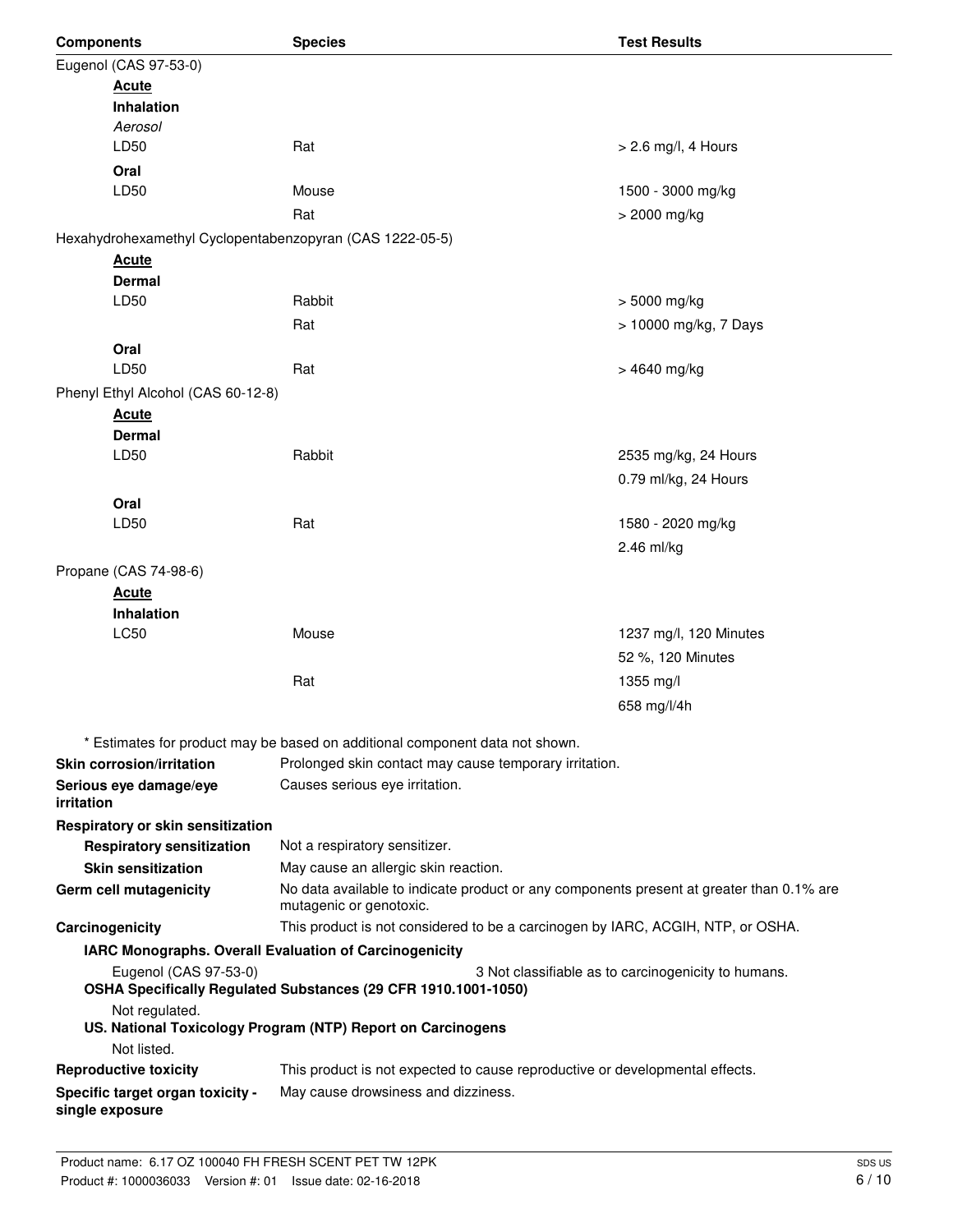| Specific target organ toxicity -<br>repeated exposure | Not classified.                             |
|-------------------------------------------------------|---------------------------------------------|
| <b>Aspiration hazard</b>                              | Not likely, due to the form of the product. |
| <b>Chronic effects</b>                                | Prolonged inhalation may be harmful.        |

# **12. Ecological information**

**Ecotoxicity Harmful to aquatic life with long lasting effects.** 

| <b>Components</b>     |      | <b>Species</b>                                          | <b>Test Results</b>        |
|-----------------------|------|---------------------------------------------------------|----------------------------|
| Acetone (CAS 67-64-1) |      |                                                         |                            |
| <b>Aquatic</b>        |      |                                                         |                            |
| Crustacea             | EC50 | Water flea (Daphnia magna)                              | 21.6 - 23.9 mg/l, 48 hours |
| Fish                  | LC50 | Rainbow trout, donaldson trout<br>(Oncorhynchus mykiss) | 4740 - 6330 mg/l, 96 hours |
| Eugenol (CAS 97-53-0) |      |                                                         |                            |
| <b>Aquatic</b>        |      |                                                         |                            |
| Fish                  | LC50 | Fathead minnow (Pimephales promelas) 24 mg/l, 96 hours  |                            |

\* Estimates for product may be based on additional component data not shown.

**Persistence and degradability** No data is available on the degradability of this product.

### **Bioaccumulative potential**

|                       | Partition coefficient n-octanol / water (log Kow)                                          |
|-----------------------|--------------------------------------------------------------------------------------------|
| Acetone               | $-0.24$                                                                                    |
| <b>Butane</b>         | 2.89                                                                                       |
| Eugenol               | 2.27                                                                                       |
| Phenyl Ethyl Alcohol  | 1.36                                                                                       |
| Propane               | 2.36                                                                                       |
| Mobility in soil      | No data available.                                                                         |
| Other adverse effects | No other adverse environmental effects (e.g. ozone depletion, photochemical ozone creation |

# **13. Disposal considerations**

| <b>Disposal instructions</b>             | Collect and reclaim or dispose in sealed containers at licensed waste disposal site. Contents<br>under pressure. Do not puncture, incinerate or crush. Do not allow this material to drain into<br>sewers/water supplies. Do not contaminate ponds, waterways or ditches with chemical or used<br>container. Dispose of contents/container in accordance with local/regional/national/international<br>regulations. |  |
|------------------------------------------|---------------------------------------------------------------------------------------------------------------------------------------------------------------------------------------------------------------------------------------------------------------------------------------------------------------------------------------------------------------------------------------------------------------------|--|
| Local disposal regulations               | Dispose in accordance with all applicable regulations.                                                                                                                                                                                                                                                                                                                                                              |  |
| Hazardous waste code                     | The waste code should be assigned in discussion between the user, the producer and the waste<br>disposal company.                                                                                                                                                                                                                                                                                                   |  |
| Waste from residues / unused<br>products | Dispose of in accordance with local regulations. Empty containers or liners may retain some<br>product residues. This material and its container must be disposed of in a safe manner (see:<br>Disposal instructions).                                                                                                                                                                                              |  |
| <b>Contaminated packaging</b>            | Since emptied containers may retain product residue, follow label warnings even after container is<br>emptied. Empty containers should be taken to an approved waste handling site for recycling or<br>disposal. Do not re-use empty containers.                                                                                                                                                                    |  |

potential, endocrine disruption, global warming potential) are expected from this component.

# **14. Transport information**

| UN number<br>UN proper shipping name<br>Transport hazard class(es) | UN1950<br>Aerosols, flammable, (each not exceeding 1 L capacity)                                     |
|--------------------------------------------------------------------|------------------------------------------------------------------------------------------------------|
| Class                                                              | 2.1                                                                                                  |
| <b>Subsidiary risk</b>                                             |                                                                                                      |
| Label(s)                                                           | 2.1                                                                                                  |
| Packing group                                                      | Not applicable.                                                                                      |
|                                                                    | Special precautions for user Read safety instructions, SDS and emergency procedures before handling. |
| <b>Special provisions</b>                                          | N82                                                                                                  |
| <b>Packaging exceptions</b>                                        | 306                                                                                                  |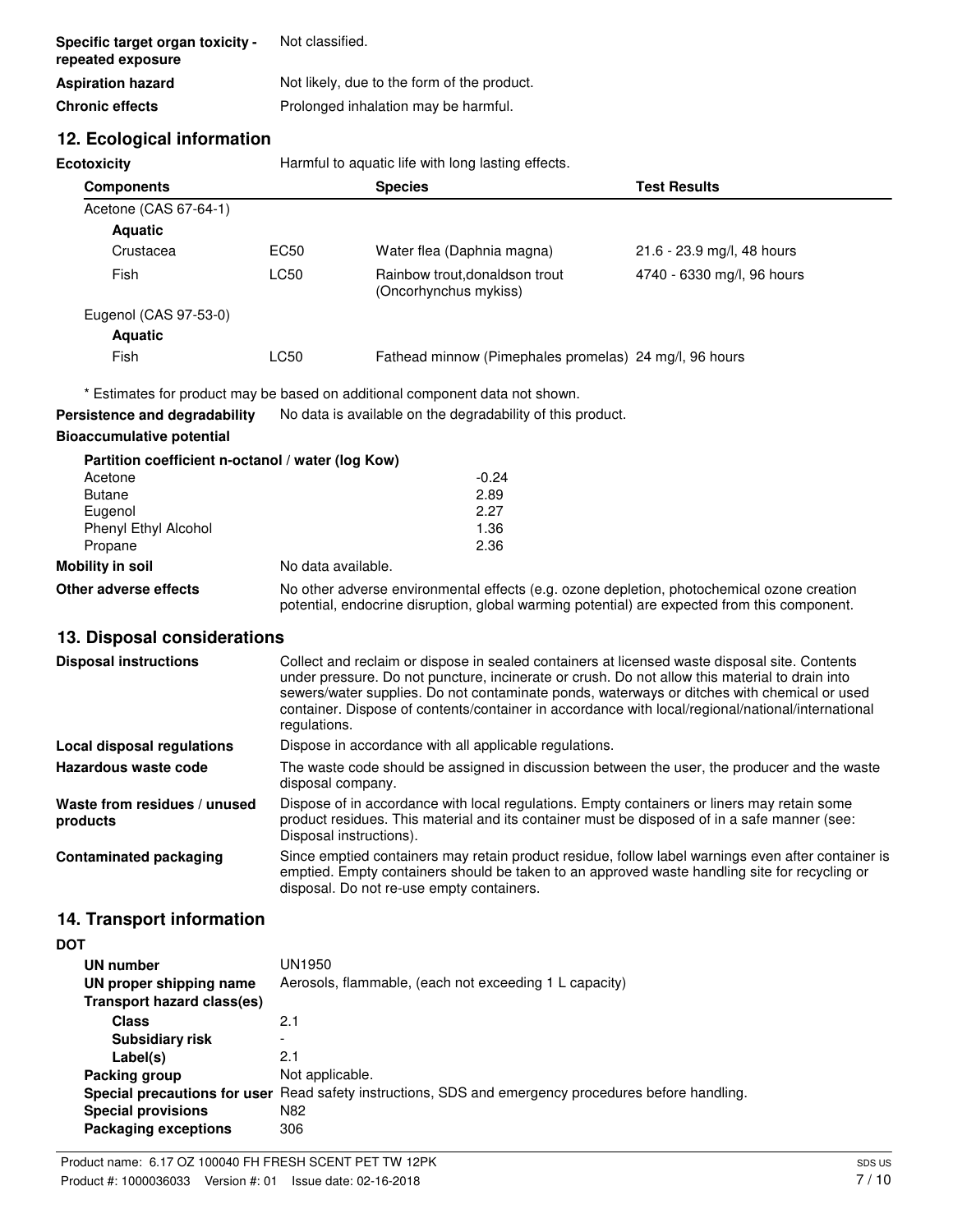| Packaging non bulk | None |
|--------------------|------|
| Packaging bulk     | None |

This product meets the exception requirements of section 173.306 as a limited quantity and may be shipped as a limited quantity. Until 12/31/2020, the "Consumer Commodity - ORM-D" marking may still be used in place of the new limited quantity diamond mark for packages of UN 1950 Aerosols. Limited quantities require the limited quantity diamond mark on cartons after 12/31/20 and may be used now in place of the "Consumer Commodity ORM-D" marking.

### **IATA**

| <b>UN number</b>                                               | UN1950                                                                                                                                                                          |
|----------------------------------------------------------------|---------------------------------------------------------------------------------------------------------------------------------------------------------------------------------|
| UN proper shipping name                                        | Aerosols, flammable                                                                                                                                                             |
| <b>Transport hazard class(es)</b>                              |                                                                                                                                                                                 |
| <b>Class</b>                                                   | 2.1                                                                                                                                                                             |
| <b>Subsidiary risk</b>                                         |                                                                                                                                                                                 |
| Label(s)                                                       | 2.1                                                                                                                                                                             |
| Packing group                                                  | Not applicable.                                                                                                                                                                 |
| <b>Environmental hazards</b>                                   | No.                                                                                                                                                                             |
| <b>ERG Code</b>                                                | 10 <sub>L</sub>                                                                                                                                                                 |
|                                                                | Special precautions for user Read safety instructions, SDS and emergency procedures before handling. Read safety<br>instructions, SDS and emergency procedures before handling. |
| <b>Other information</b>                                       |                                                                                                                                                                                 |
| Passenger and cargo<br>aircraft                                | Allowed with restrictions.                                                                                                                                                      |
| Cargo aircraft only                                            | Allowed with restrictions.                                                                                                                                                      |
| <b>Packaging Exceptions</b>                                    | LTD OTY                                                                                                                                                                         |
| <b>IMDG</b>                                                    |                                                                                                                                                                                 |
| <b>UN number</b>                                               | <b>UN1950</b>                                                                                                                                                                   |
| UN proper shipping name                                        | <b>AEROSOLS</b>                                                                                                                                                                 |
| <b>Transport hazard class(es)</b>                              |                                                                                                                                                                                 |
| <b>Class</b>                                                   | 2.1                                                                                                                                                                             |
| <b>Subsidiary risk</b>                                         |                                                                                                                                                                                 |
| Label(s)                                                       | None                                                                                                                                                                            |
| Packing group                                                  | Not applicable.                                                                                                                                                                 |
| <b>Environmental hazards</b>                                   |                                                                                                                                                                                 |
| <b>Marine pollutant</b>                                        | No.                                                                                                                                                                             |
| <b>EmS</b>                                                     | $F-D, S-U$                                                                                                                                                                      |
|                                                                | Special precautions for user Read safety instructions, SDS and emergency procedures before handling. Read safety<br>instructions, SDS and emergency procedures before handling. |
| <b>Packaging Exceptions</b>                                    | I TD OTY                                                                                                                                                                        |
| Transport in bulk according to<br>Annex II of MARPOL 73/78 and | Not applicable.                                                                                                                                                                 |
| the IBC Code                                                   |                                                                                                                                                                                 |

### **DOT**

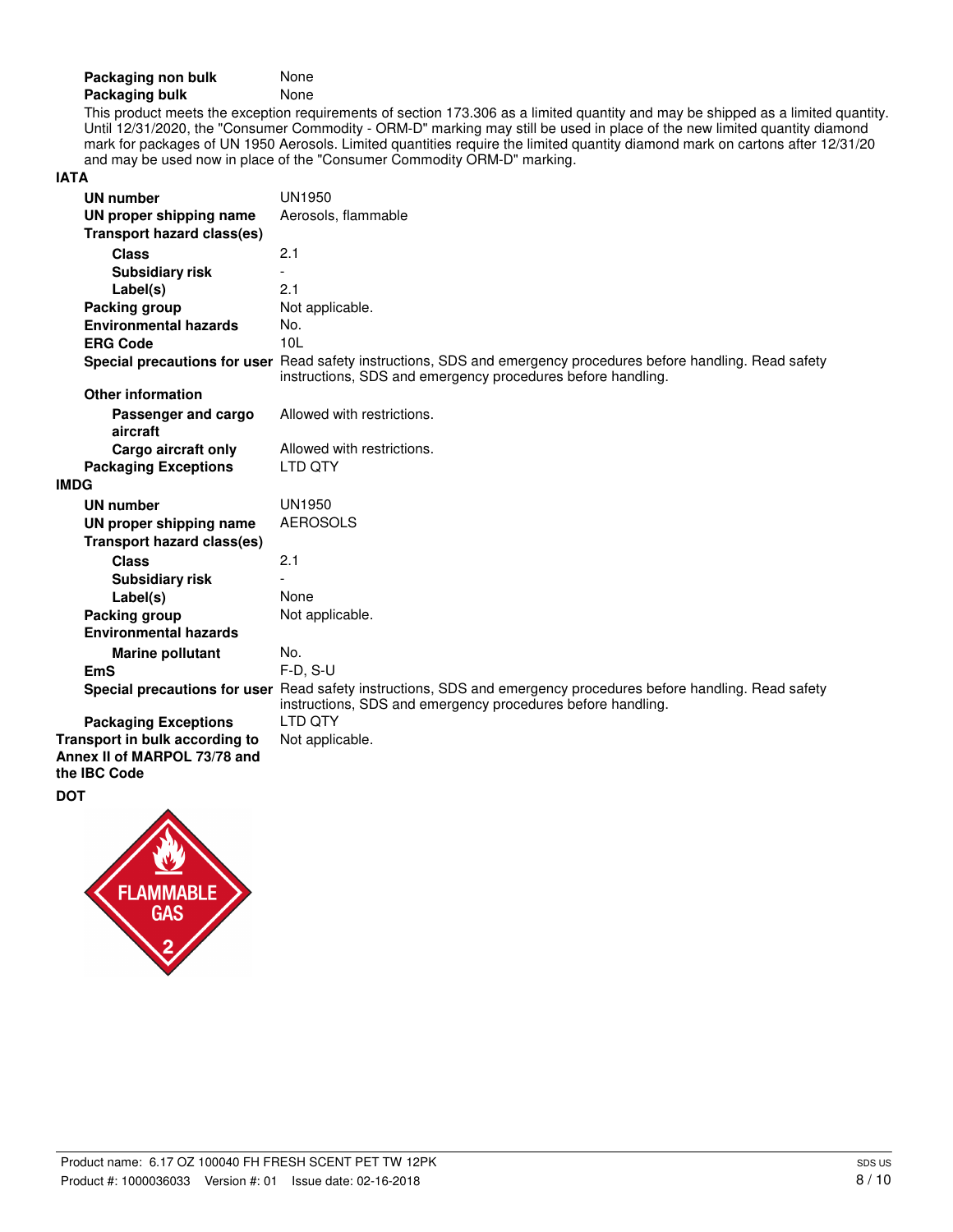

### **15. Regulatory information**

**US federal regulations**

This product is a "Hazardous Chemical" as defined by the OSHA Hazard Communication Standard, 29 CFR 1910.1200.

### **TSCA Section 12(b) Export Notification (40 CFR 707, Subpt. D)**

Not regulated. **CERCLA Hazardous Substance List (40 CFR 302.4)** Acetone (CAS 67-64-1) Listed. **SARA 304 Emergency release notification** Not regulated. **OSHA Specifically Regulated Substances (29 CFR 1910.1001-1050)** Not regulated. **Superfund Amendments and Reauthorization Act of 1986 (SARA)** Immediate Hazard - Yes Delayed Hazard - No Fire Hazard - Yes Pressure Hazard - Yes Reactivity Hazard - No **Hazard categories SARA 302 Extremely hazardous substance** Not listed. **SARA 311/312 Hazardous** No **chemical SARA 313 (TRI reporting)** Not regulated. **Other federal regulations Clean Air Act (CAA) Section 112 Hazardous Air Pollutants (HAPs) List** Not regulated. **Clean Air Act (CAA) Section 112(r) Accidental Release Prevention (40 CFR 68.130)** Butane (CAS 106-97-8) Propane (CAS 74-98-6) **Safe Drinking Water Act** Not regulated. **(SDWA) Drug Enforcement Administration (DEA). List 2, Essential Chemicals (21 CFR 1310.02(b) and 1310.04(f)(2) and Chemical Code Number** Acetone (CAS 67-64-1) 6532 **Drug Enforcement Administration (DEA). List 1 & 2 Exempt Chemical Mixtures (21 CFR 1310.12(c))** Acetone (CAS 67-64-1) 35 %WV **DEA Exempt Chemical Mixtures Code Number** Acetone (CAS 67-64-1) 6532 **US state regulations US. California Controlled Substances. CA Department of Justice (California Health and Safety Code Section 11100)** Not listed. **US. California. Candidate Chemicals List. Safer Consumer Products Regulations (Cal. Code Regs, tit. 22, 69502.3, subd. (a))**

Acetone (CAS 67-64-1) Butane (CAS 106-97-8)